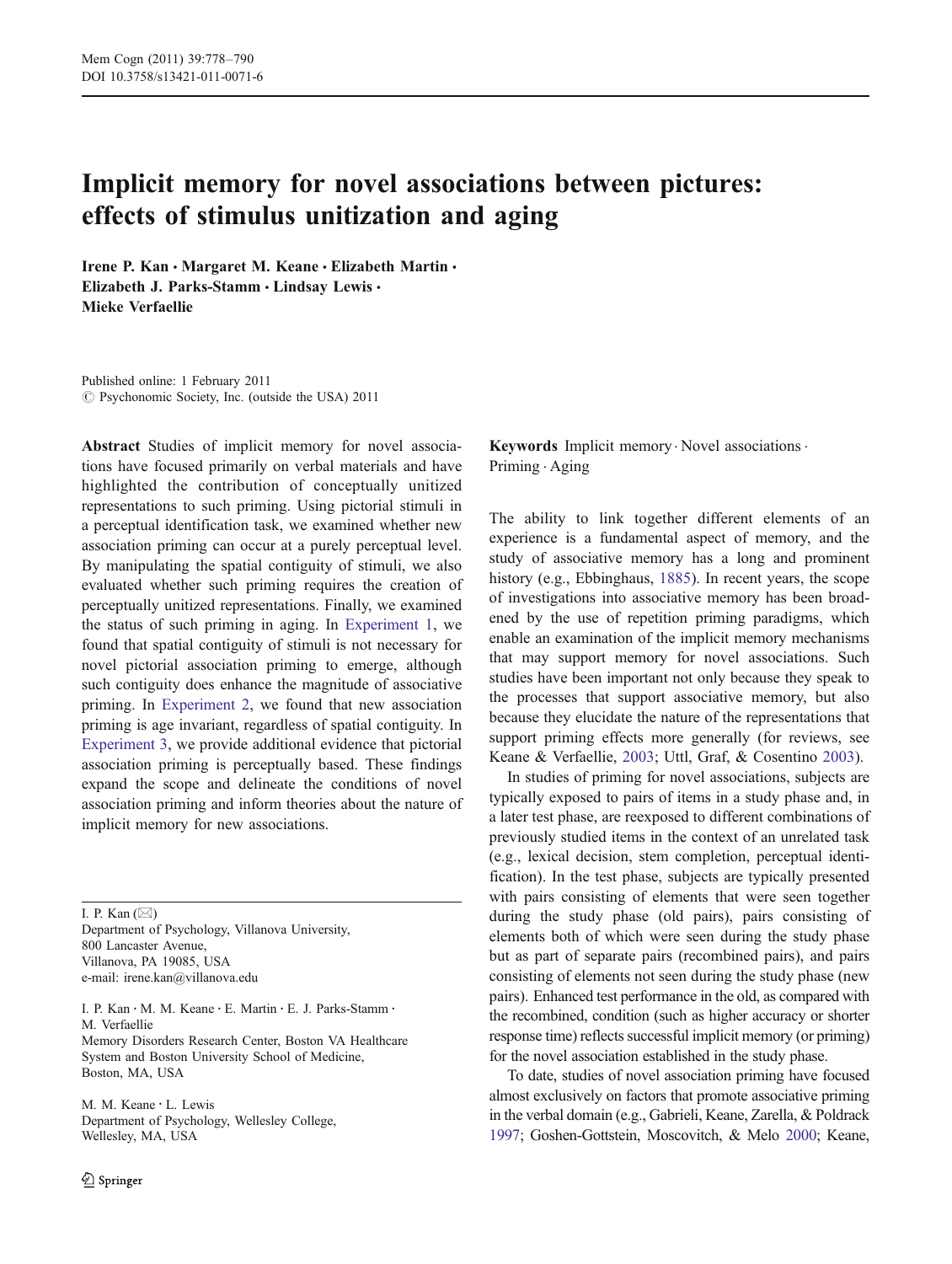Gabrieli, Noland, & McNealy [1995](#page-11-0); Moscovitch, Winocur, & McLachlan [1986](#page-12-0); for a review, see Zeelenberg, Pecher, & Raaijmakers [2003](#page-12-0)). A number of manipulations have been identified to promote associative priming, including repetition (e.g., Howard, Heisey, & Shaw [1986;](#page-11-0) Light, Kennison, Prull, La Voie, & Zuellig [1996;](#page-12-0) Musen & Squire, [1993a](#page-12-0), [1993b\)](#page-12-0), meaning elaboration (e.g., Graf & Schacter, [1985](#page-11-0); Howard, Fry, & Brune [1991](#page-11-0); Light, La Voie, & Kennison [1995](#page-12-0); Micco & Masson, [1991](#page-12-0); Pecher & Raaijmakers, [2004;](#page-12-0) Reingold & Goshen-Gottstein, [1996;](#page-12-0) Schacter & Graf, [1986](#page-12-0)), and physical integration (e.g., Light et al., [1996;](#page-12-0) Musen & Squire, [1993b\)](#page-12-0).

For instance, Graf and Schacter [\(1985\)](#page-11-0) found that meaning elaboration may be crucial to associative priming. In that study, subjects were presented with unrelated word pairs (e.g., balance–chair), and the extent of elaborative encoding was manipulated at study via task instructions. The authors observed significant associative priming in the elaborative encoding condition (sentence generation), but not in the nonelaborative encoding condition (vowel comparison of word pairs). The authors suggested that elaborative encoding facilitates associative priming because it allows the establishment of a unitized representation at encoding. A unitized representation results from the successful integration of distinct constituents into a single, coherent entity; once items are unitized at encoding, reactivation of any part of the unitized representation at subsequent retrieval will facilitate activation of the entire representation (e.g., Ceraso, [1985;](#page-11-0) Graf & Schacter, [1989;](#page-11-0) Mandler, [1982](#page-12-0); Mayes, Montaldi, & Migo [2007](#page-12-0); Musen, Szerlip, & Szerlip [1999;](#page-12-0) Quamme, Yonelinas, & Norman [2007\)](#page-12-0), yielding associative priming. As such, unitization is conceived of as the glue that binds together the distinct constituents.

Reflecting the distinction between conceptual and perceptual associative priming (Graf & Schacter, [1989\)](#page-11-0), it is assumed that unitization may be either conceptually or perceptually mediated. While conceptual unitization may be achieved by elaboration of meaningful links between constituent elements, perceptual unitization may be achieved by presentation of constituent elements in close spatial proximity. For example, Light et al., [\(1996,](#page-12-0) [Experiment 2\)](#page-6-0) examined associative priming in a speeded reading task in which the stimuli were single-syllable words that were conjoined to form novel words (e.g., fishdust, townplant). Subjects showed associative priming: They were faster to read repeated old stimuli (e.g., fishdust) than repeated recombined stimuli (fishplant). Although associative priming in this task may have been the product of perceptual unitization of the conjoined words, one cannot rule out the possibility that the spatial proximity of the constituents promoted conceptual unitization of the word pairs, which, in turn, might allow associative priming to occur. For example, when shown the stimulus *cowlamp*, subjects might have spontaneously generated a new meaning for this novel word (e.g., a lamp that is shaped like a cow). This possibility is compatible with the notion that the verbal system is inherently relational, since its primary function is to link together separate constituents to create meaning (Sadoski & Paivio, [2001\)](#page-12-0). Thus, even under conditions thought to promote perceptual unitization (spatial proximity), novel association priming may nonetheless reflect the creation of a conceptually unitized representation, because top-down semantic effects may be unavoidable with verbal stimuli. As such, findings from the verbal domain indicate that conceptual unitization may play an important role in novel association priming, and they leave open the question as to the role of perceptual unitization in associative priming.

Studies examining associative priming in the pictorial domain may provide a different window into the mechanisms that promote implicit memory for novel associations: Because the spatial conjoining of two pictorial stimuli does not automatically give rise to a new conceptual representation (e.g., presenting a picture of a cow and a lamp in physical contact does not suggest a novel concept that combines these elements), such studies allow an opportunity to examine whether perceptual unitization is sufficient for associative priming. Furthermore, by manipulating the ability to perceptually unitize pictorial stimuli, one can examine whether new association priming can be obtained even in the absence of any form of unitization.

There is limited evidence regarding the existence of novel association priming in the pictorial domain. To our knowledge, the only study that has examined novel pictorial association priming comes from Dean and Young ([1996](#page-11-0), Experiment 6). In that experiment, subjects viewed pairs of line drawings of real objects, arranged in a top–bottom fashion. Half of the pairs consisted of two exemplars of the same object (same condition), and half of the pairs were composed of line drawings of two different objects (different condition). At study, subjects' task was to determine whether the two drawings portrayed the same object or two different objects. At test, individuals again performed a same/different judgment task. Associative priming could be evaluated only on *different* trials, since these were the only ones that involved establishment of a new association. Trials in the different condition included old, recombined, and new picture pairs. Associative priming would be indicated by a shorter response time to different-old pairs than to different-recombined pairs. No associative priming was observed in this task.<sup>1</sup> This

<sup>&</sup>lt;sup>1</sup> It is worth noting that novel association priming has been observed in studies focusing on implicit memory for associations between a visual shape and a contextual feature (e.g., color; Ceraso, [1985](#page-11-0); Chun & Phelps, [1999](#page-11-0); Musen et al., [1999](#page-12-0)). However, it is unclear whether associative priming in the nonverbal domain can be obtained when two distinct equivalent items are to be linked, as is the case in the verbal domain.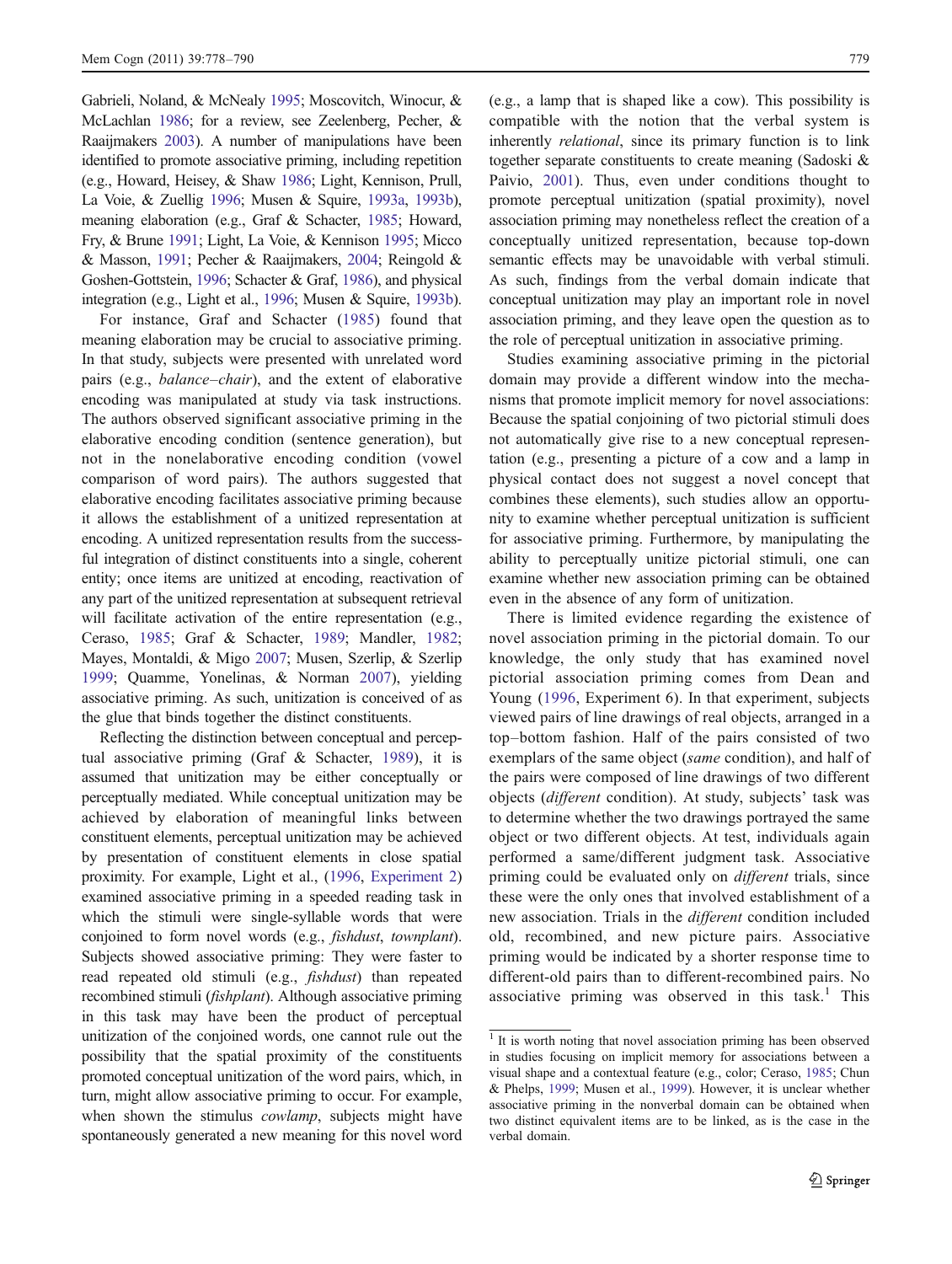<span id="page-2-0"></span>finding is important because the failure to obtain associative priming in this pictorial task leaves open the possibility that priming of novel associations may occur only for elements that give rise to a conceptually unitized representation (as described above in the verbal domain).<sup>2</sup>

However, in Dean and Young's ([1996](#page-11-0)) study, not only did the use of pictorial stimuli preclude the automatic establishment of conceptually unitized representations, but also the experimental conditions did not foster the establishment of perceptually unitized representations. Studies in the attention literature have highlighted the role of spatial proximity in stimulus processing and have demonstrated that as spatial separation between two items decreases, the likelihood of processing the items as a single unit increases (Treisman, Kahneman, & Burkell [1983\)](#page-12-0). Because the pictorial stimuli in Dean and Young's study were not presented in a spatially contiguous manner, they may not have yielded perceptually unitized representations. It is possible that priming of novel pictorial associations may occur if and only if the constituent elements are perceptually unitized.

Another feature of Dean and Young's ([1996\)](#page-11-0) study that may have contributed to a null effect is their use of a same/different judgment task. It is possible that any facilitation due to implicit memory for the studied association between two distinct pictures (i.e., old pairs) was countered by a disinclination to respond different to a studied pairing. That is, when confronted with an old pair at test, the nature of the same/different task required the subjects to counter the sense of fluency associated with an old pair with a negative (i.e., different) response. This circumstance may have selectively lengthened reaction times to old pairs and blunted a reaction time difference between the old and recombined conditions.

In the present study, we revisited the question as to whether it is possible to obtain associative priming for novel picture pairs, with the goal of elucidating the boundary conditions of novel association priming. We evaluated this possibility with a perceptual identification task that eliminated the potential response confound associated with the same/different task. Following Treisman et al. [\(1983](#page-12-0)), we operationalized perceptual unitization in terms of spatial contiguity of stimulus pairs; in the encoding phase, picture pairs were presented in either a spatially contiguous manner or a spatially separated manner. If we obtained new association priming in this task, it would suggest that new association priming can occur in the absence of conceptual unitization. Furthermore, if such priming was limited to the spatially contiguous condition, it

would suggest that perceptual unitization is necessary for pictorial association priming and that Dean and Young's [\(1996](#page-11-0)) failure to obtain associative priming was due to a lack of perceptual unitization. Alternatively, if priming occurred in both the spatially contiguous and separated conditions, it would suggest that the establishment of a perceptually unitized representation is not necessary for new pictorial association priming and that Dean and Young's failure to obtain priming in their task was an artifact of the response requirement.

# Experiment 1: effects of spatial contiguity of stimuli on novel association priming between pictures

Method

## Subjects

Thirty-six college students participated in this study: Eighteen took part in the contiguous condition, and 18 in the separated condition. In accordance with the procedures of the Institutional Review Board, all individuals provided informed consent prior to testing. Subjects were paid for their time, and they were tested individually. Each session lasted approximately 25 min.

#### Design and materials

Pair type (old, new, recombined) was manipulated within subjects, and spatial contiguity (contiguous, separated) was manipulated between subjects.

Contiguous condition The stimuli were 304 unique objects (e.g., peach, binoculars), and they were randomly paired to form 152 dyads that were photographed for presentation in the experiment. All the pairs were photographed against a light taupe background to maintain uniformity of stimulus presentation. The two objects were placed in such a way that they were in physical contact with each other (see Fig. [1](#page-3-0)). Item pairing was restricted such that the two items were neither semantically nor thematically related. Thirtytwo pairs were used in the practice phase, and the remaining 120 pairs served as critical stimuli to assess novel association priming. (These were the original pairings.) The 120 pairs were divided into two sets of 60 original pairs; one set was used for half of the subjects, and the other set for the other half. Each set of 60 original pairs was divided into three groups of 20 pairs. For each group of 20, a list of recombined pairs was constructed by randomly re-pairing (and rephotographing) an object of one pair with another object from a different pair, keeping left/right item position and orientation constant.

<sup>2</sup> Although there are examples of perceptually mediated associative priming in the verbal domain (Gabrieli et al., [1997](#page-11-0); Goshen-Gottstein & Moscovitch, [1995\)](#page-11-0), the use of verbal stimuli in these tasks leaves open the possibility that an emergent conceptual association influences the associative priming effect.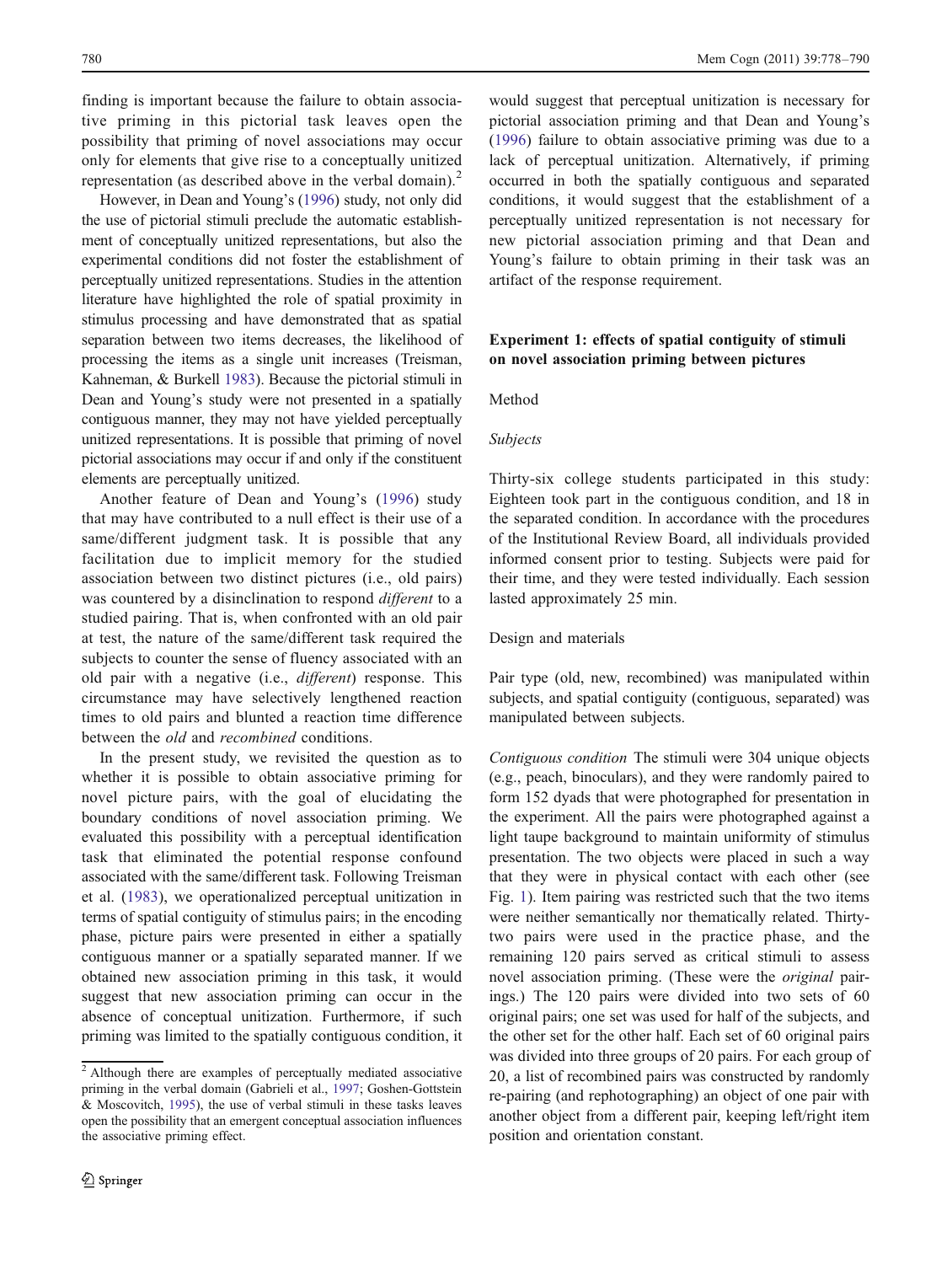<span id="page-3-0"></span>Fig. 1 Sample trial sequence in the contiguous condition. Photographs have been resized and changed to grayscale for illustration purposes only



Separated condition A subset of items from the contiguous condition were used as stimuli in the separated condition. The stimuli were 184 unique objects that were randomly paired to form 92 dyads, and they were photographed against a light taupe background for presentation in the experiment. Objects were placed side by side, but not in physical contact (see Fig. [2\)](#page-4-0). The same criteria as those described in the contiguous condition were used to create object pairings. Thirty-two pairs were used in a practice phase, and the remaining 60 original pairs were the critical stimuli used to assess priming of novel associations. These 60 original pairs were divided into three groups of 20. For each group, a recombined list was created as described above. Of the 60 original pairs used in this condition, 58 were also used as original pairs in the contiguous condition.

## Procedure

Each experimental session consisted of three phases: practice, study (object naming), and test (perceptual identification). From the subjects' perspective, the three parts were independent of each other. All the stimuli were presented using PsychLab stimulus presentation software on a Macintosh PowerBook computer.

Practice phase The goal of the practice phase was to familiarize subjects with the perceptual identification procedure. Each trial began with presentation of a fixation cross for 500 ms. This was followed immediately by a photograph of a pair of objects that was flashed for 33 ms and then masked by a colorful geometric pattern that remained on the screen for 500 ms. Individuals were instructed to identify the two objects in each photograph (by naming them aloud) and were encouraged to guess if they were unsure. A total of 32 unique photographs were shown.

Study phase (object naming) During the study phase, 40 photographs of object pairs were presented in full view on the computer screen, and individuals were asked to name aloud the two objects in each photograph. Each photograph remained on the screen until a response was made.

Test phase (perceptual identification) Each trial consisted of a brief (33-ms) presentation of a photograph, preceded by a fixation cross and followed by a mask, as described in the practice phase. Subjects saw the 60 original pairs,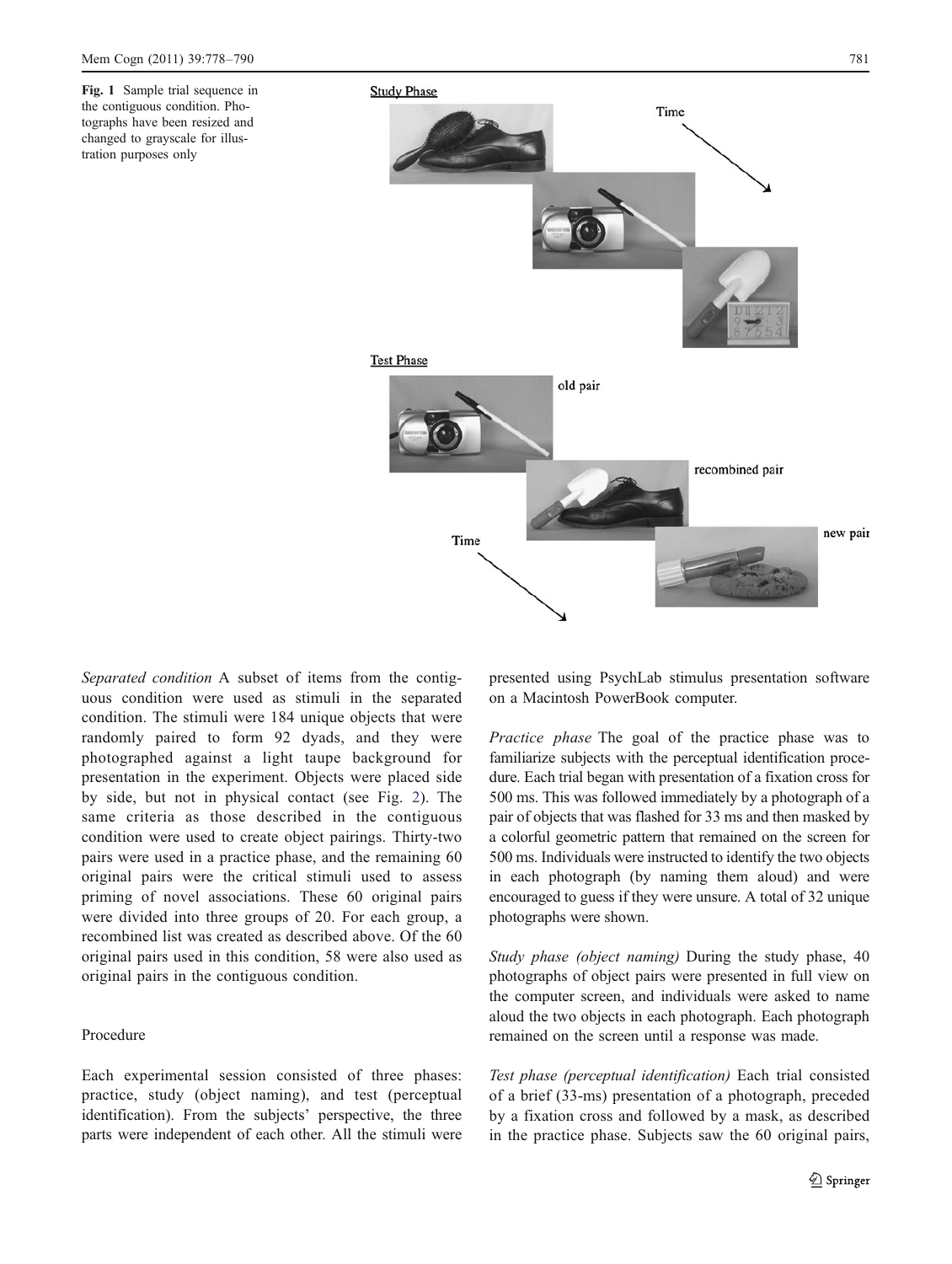<span id="page-4-0"></span>Fig. 2 Sample trial sequence in the separated condition. Photographs have been resized and changed to grayscale for illustration purposes only



of which 20 had been seen in the study phase in the identical pairing (old condition), 20 had been seen in the recombined pairing (recombined condition), and 20 had not been seen (new condition). Thus, object pairs were always presented in their original configurations in the test phase, and experimental condition was defined by whether and how the pairs had been presented in the study phase. Subjects were instructed to identify the two objects in each photograph and were encouraged to guess if they were unsure. Across subjects, object pairs were counterbalanced such that each pair appeared equally often in the old, new, and recombined conditions.

## Results

For each individual, percentage of accuracy of perceptual identification in each condition was calculated. A trial was considered correct if both items were named accurately (or with sufficient specificity to ensure adequate perception). Mean accuracy across subjects in each condition is summarized in Fig. 3.

To assess novel association priming and whether spatial contiguity modulated such priming, we compared accuracy in the test phase for old pairs with that for recombined pairs. We did so with a 2 (spatial contiguity: contiguous, separated)  $\times$  2 (pair type: old, recombined) mixed analysis of variance (ANOVA). This analysis revealed a significant main effect of pair type,  $F(1, 34) = 34.26$ ,  $p < .001$ , indicating better overall performance in the old condition



Fig. 3 Perceptual identification performance on old, recombined, and new trials in the contiguous and separated conditions ([Experiment 1](#page-2-0))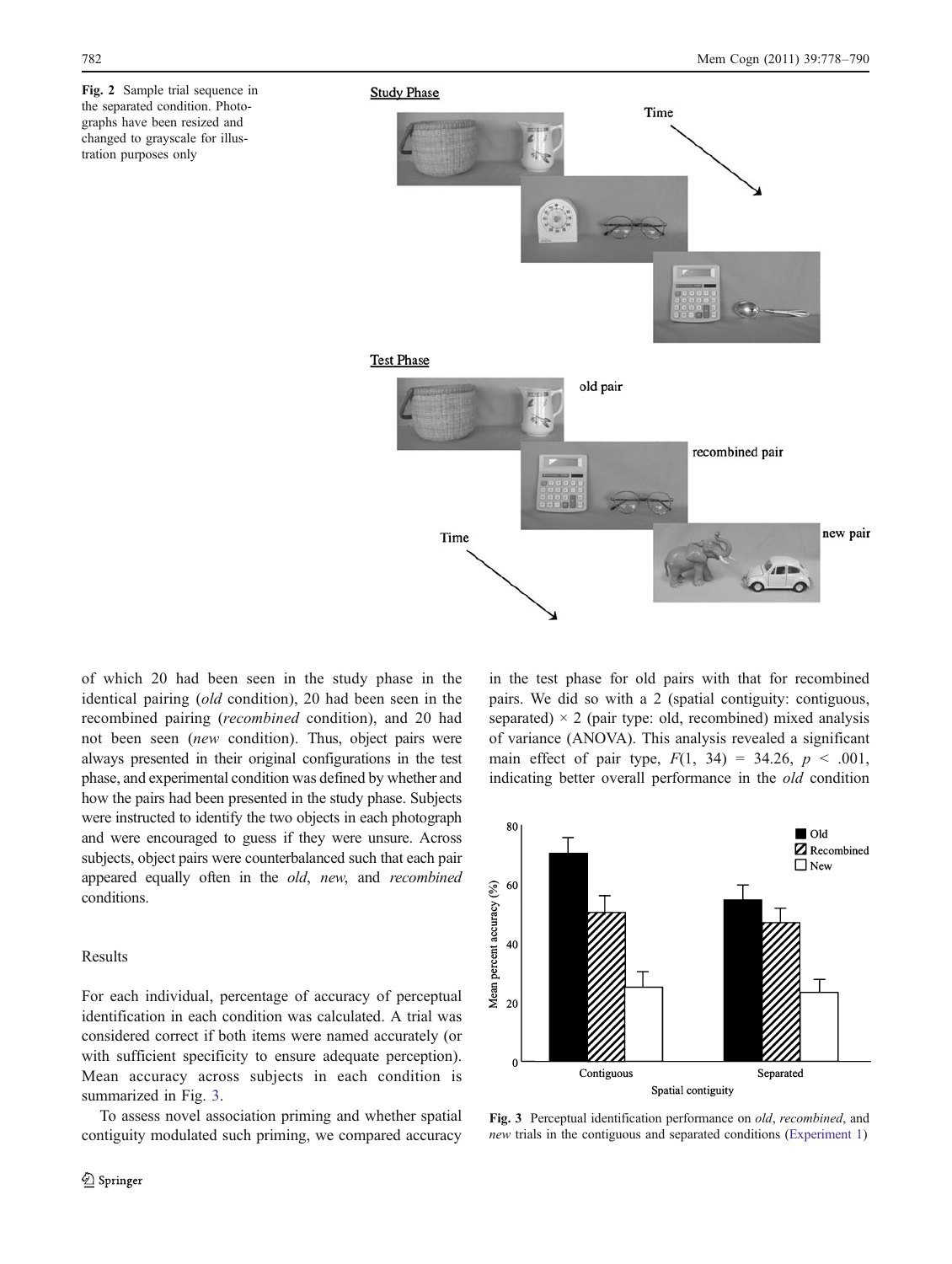<span id="page-5-0"></span> $(M = 62.5\%$ ,  $SD = 18.4\%$  than in the *recombined* condition  $(M = 49.0\%, SD = 19.4\%)$ . We also found a marginal main effect of spatial contiguity,  $F(1, 34) = 3.14$ ,  $p = .09$ , suggesting better performance in the contiguous condition  $(M = 60.7\%$ ,  $SD = 17.8\%$  than in the separated condition  $(M = 50.8\%, SD = 15.9\%)$  across the two pair types. Critically, we found a significant spatial contiguity  $\times$  pair type interaction,  $F(1, 34) = 6.55$ ,  $p < .05$ , indicating that the associative priming effect in the contiguous condition (mean associative priming  $= 19.4\%$ ) was larger than that in the separated condition (mean associative priming  $= 7.6\%$ ).<sup>3</sup> Analysis of simple effects revealed that associative priming was significant in both the contiguous and the separated conditions (both  $ps < .05$ ).

To assess item priming, we examined accuracy in the test phase for recombined pairs, as compared with new pairs. We did so with a 2 (spatial contiguity: contiguous, separated)  $\times$  2 (pair type: recombined, new) mixed ANOVA. This analysis revealed a significant main effect of pair type,  $F(1, 34) = 96.55$ ,  $p < .001$ , with higher accuracy in the recombined condition than in the new condition ( $M = 24.2\%$ ,  $SD = 15.6\%$ ). No other effects were significant, with all  $ps > .50$ .

#### Discussion

In [Experiment 1,](#page-2-0) we found novel association priming for picture pairs, both when stimuli were spatially contiguous and when they were spatially separated, although priming was greater in the former than in the latter condition. These findings with pictorial stimuli suggest that novel association priming can occur even when the paired constituents do not give rise to a conceptual representation of the association (i.e., when the new association is represented at a purely perceptual level). The finding that associative priming was significant even when items were spatially separated suggests that such priming does not require

perceptual unitization of the constituents. However, our data also indicate that perceptual unitization, made possible by presenting stimuli in a spatially contiguous manner, enhances associative priming. Finally, these findings suggest that Dean and Young's ([1996](#page-11-0)) failure to obtain novel pictorial association priming was likely due to the use of a same/different paradigm.

Our findings elucidate the scope and nature of implicit memory for novel associations. These insights, however, depend on the assumption that the observed effects are indeed implicit in nature. Although the perceptual identification task is considered to be a relatively "pure" implicit task (e.g., Paller & Mayes, [1994;](#page-12-0) Yang et al., [2003](#page-12-0)), one might question whether the observed associative priming could be a by-product of explicit memory: Recall of one item of the pair could lead to explicit retrieval of the other item in the pair, which would enhance performance in the old, as compared with the recombined, condition. Evidence from studies of amnesic individuals may be instructive in this regard. For instance, using the perceptual identification task with verbal stimuli, Gabrieli et al. [\(1997](#page-11-0)) found equivalent magnitude of associative priming in amnesics and healthy controls, suggesting that the task is implicit in nature. Otherwise, differential performance between amnesic patients and controls would have been observed. However, the generalizability of these findings from the verbal domain to the present paradigm remains unclear.

To evaluate the possibility of explicit contamination in the present study, we examined errors in the recombined condition. If individuals' performance were contaminated by explicit memory, we would expect to observe intrusions of the studied associates on incorrect recombined trials. Such errors, however, were very rare. On average, of the recombined errors made by subjects in the contiguous condition, 9.2% were intrusions (0.89 intrusion errors out of 9.7). Similarly, on average, of the recombined errors made by subjects in the separated condition, 4.7% were intrusions (0.50 intrusion errors out of 10.6). These findings provide no evidence for a contribution of explicit memory to associative priming.

In sum, the present findings demonstrate that novel pictorial association priming can be obtained. Although such priming occurred both when the stimuli were spatially contiguous and when they were spatially separated, spatial contiguity of stimuli at study did enhance the magnitude of priming. We postulate that spatial contiguity may facilitate the creation of a perceptually unitized representation in the pictorial domain, in a manner analogous to the effect of semantic elaboration on conceptual unitization in the verbal domain. Because associative priming in this task is enhanced by perceptual unitization, and because unitization has been cited as a particularly important factor for associative priming to occur in elderly individuals (see the

<sup>&</sup>lt;sup>3</sup> The interpretation of the significant spatial contiguity  $\times$  pair type interaction may, however, be limited by the fact that baseline (i.e., recombined) performance was numerically higher in the contiguous condition ( $M = 51.0\%$ ) than in the separated condition ( $M = 46.9\%$ ), although the difference was not statistically significant,  $t < 1$ . To address this potential issue, we conducted a 2 (spatial contiguity: contiguous, separated)  $\times$  2 (pair type: old, recombined) mixed ANOVA on accuracy, based on data from a subset of subjects whose *recombined* performance was matched (contiguous,  $n = 16$ , mean recombined performance = 47.1%; separated,  $n = 17$ , mean recombined performance  $= 48.5\%$ ). The ANOVA revealed largely the same pattern, including a significant spatial contiguity  $\times$  pair type interaction,  $F(1, 31) = 8.35$ ,  $p < .01$ . Once again, these results indicate that although associative priming was significant in both spatial contiguity conditions (both  $ps < .05$  in an analysis of simple effects), the associative priming effect in the contiguous condition (mean associative priming  $= 20.9\%$ ) was larger than that in the separated condition (mean associative priming  $= 6.9\%$ ).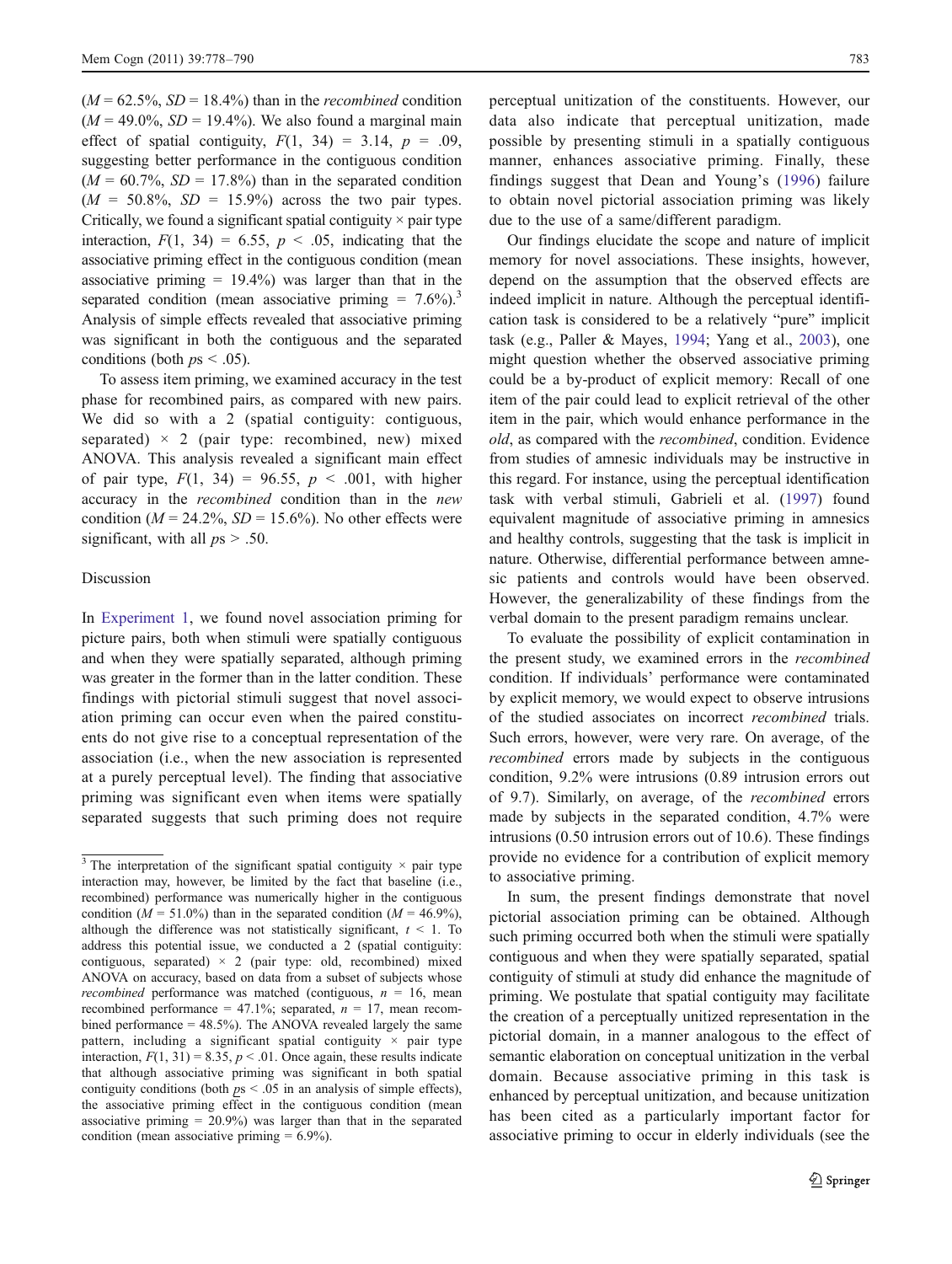<span id="page-6-0"></span>discussion below), the present task provides a useful tool for understanding the status of novel association priming in aging. We examined this issue in Experiment 2.

# Experiment 2: effects of aging and spatial contiguity of stimuli on novel association priming between pictures

It is well established that older adults have impaired explicit memory for novel associations (La Voie & Light, [1994](#page-11-0); Old & Naveh-Benjamin, [2008;](#page-12-0) Rhodes, Castel, & Jacoby [2008\)](#page-12-0), but the status of implicit memory for novel associations is less clear (for reviews of aging effects on implicit memory in general, see Fleischman & Gabrieli, [1998;](#page-11-0) Light, Prull, La Voie, & Healy [2000](#page-12-0); Mitchell, [1993](#page-12-0); Parkin, [1993](#page-12-0)). In the verbal domain, some studies have reported that new association priming may not be as robust in older adults as in younger individuals. For instance, it has been suggested that encoding conditions that promote conceptual unitization (e.g., elaboration and repetition; Howard et al., [1991](#page-11-0); Howard et al., [1986](#page-11-0); Musen & Squire, [1993b\)](#page-12-0) may be more important for associative priming in older adults, although this has not always been observed (Light et al., [1996,](#page-12-0) [1995](#page-12-0)).

To our knowledge, no studies have examined the effects of aging on novel association priming for pictures. Here, we assess the status of such priming using the perceptual identification task employed in [Experiment 1](#page-2-0). We also evaluate whether, by analogy to the verbal domain, conditions that promote unitization are critical for obtaining associative priming in the pictorial domain in older individuals. If perceptual unitization is required for associative priming to emerge in older adults, older subjects should show normal associative priming only in the spatially contiguous condition in the present paradigm. Alternatively, if perceptual unitization is not necessary for new association priming in older individuals, they should show normal associative priming in both the spatially contiguous and spatially separated conditions.

#### Method

#### Subjects

Seventy-two individuals (36 younger and 36 older) participated in this study. The younger group consisted of college students who had a mean age of 19.5 years  $(SD = 1.5)$ , and the older group had a mean age of 64.1 years  $(SD = 9.6)$ and a mean education level of 16 years  $(SD = 2.2)$ . All the older adults had intact cognitive functioning, as evidenced by performance above 140 on the Dementia Rating Scale–2 (Mattis, [2008\)](#page-12-0). Half of the individuals from each age group participated in the contiguous condition (18 younger, 18 older),

and the other half took part in the separated condition. There was no difference in age between younger subjects in the contiguous condition (younger subjects,  $= 19.5$  years,  $SD =$ 1.1) and those in the separated condition (younger subjects,  $M = 19.5$  years,  $SD = 1.9$ ),  $t(34) < 1$ . Similarly, there was no age difference between older subjects in the contiguous condition (older subjects,  $M = 65.4$  years,  $SD = 9.0$ ) and those in the separated condition (older subjects,  $M =$ 62.8 years,  $SD = 10.2$ ),  $t(34) < 1$ . In accordance with the procedures of the Institutional Review Board, all individuals provided informed consent prior to testing, and they were paid for their participation.

#### Design and materials

The materials used in this experiment were identical to those described in [Experiment 1.](#page-2-0) Pair type (old, new, recombined) was manipulated within subjects, and spatial contiguity (contiguous, separated) and age group (older, younger) were manipulated between subjects.

## Procedure

Each experimental session consisted of three phases: threshold setting, study (object naming), and test (perceptual identification). All the stimuli were presented using PsychLab stimulus presentation software on a Macintosh PowerBook computer. Each session lasted approximately 25 min.

Threshold setting Given the increased variability in perceptual speed in older adults (Schaie, [1989](#page-12-0)), it was important to determine an individualized perceptual threshold for each subject. By establishing an exposure duration at which individuals would achieve approximately 25% accuracy in perceptual identification, we hoped that this procedure would minimize baseline performance differences between the two age groups (i.e., performance differences in the *new* condition).

In the threshold-setting procedure, each trial began with presentation of a fixation cross for 500 ms. This was followed immediately by a photograph of an object pair that was flashed briefly and then masked by a colorful geometric pattern that remained on the screen for 500 ms. Subjects were instructed to name aloud the two objects in each photograph and were encouraged to guess if they were unsure. A total of 32 unique photographs, divided into four sets of 8, were shown. For older subjects, the exposure duration for the first set of photographs was 183 ms, and exposure duration for subsequent sets of stimuli was either increased or decreased as needed to more closely approximate 25% accuracy. Adjustments in stimulus duration were selected on the basis of the experimenter's judgment of how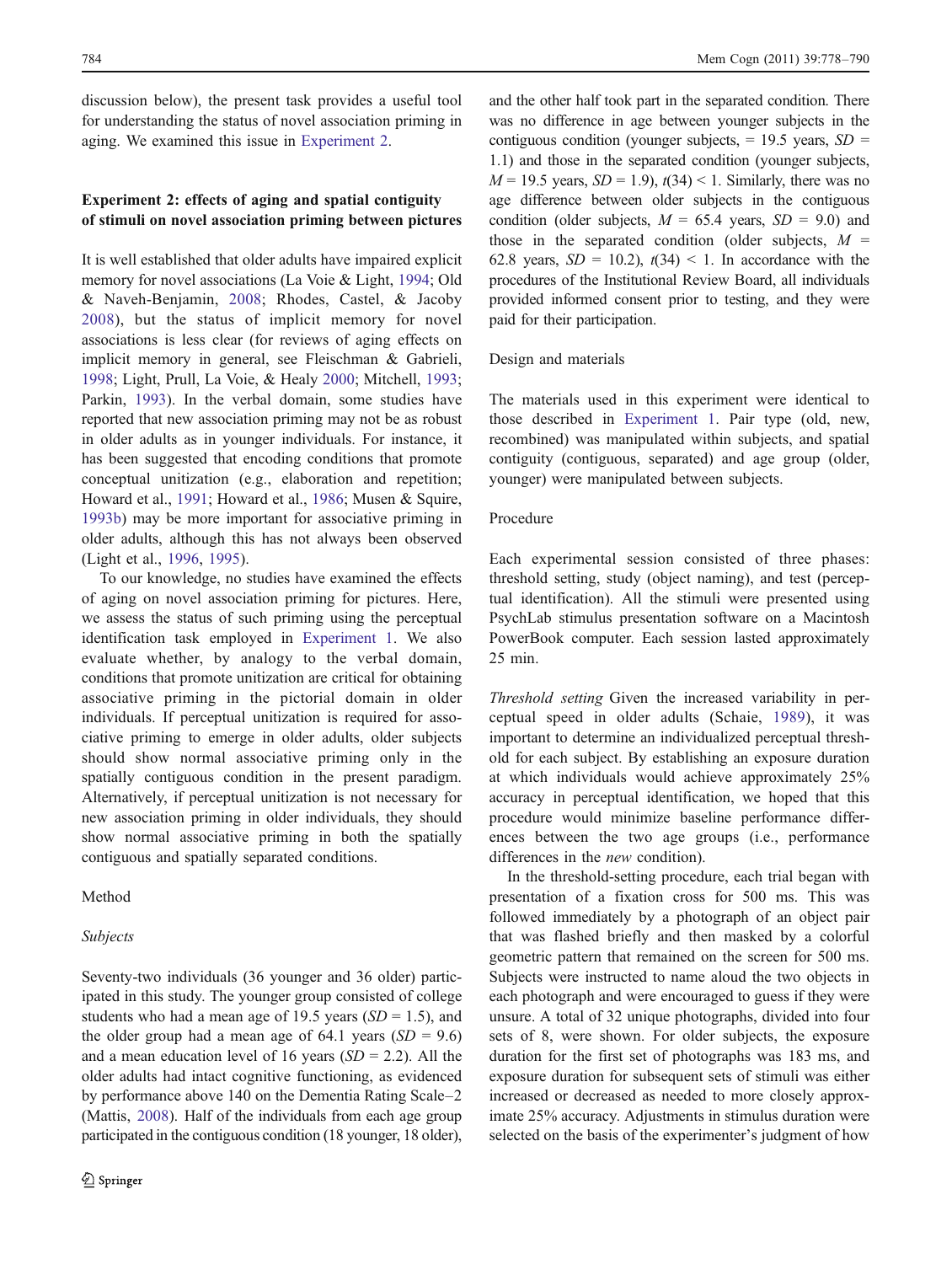large a change in exposure duration was needed to achieve the needed change in performance but was constrained by the refresh rate of the computer monitor, which was 16.7 ms. Thus, the exposure duration could be changed only in increments that were multiples of 16.7 ms. This process was repeated 4 times, with the goal of determining the exposure duration necessary to elicit an accuracy of approximately 25%. For younger subjects, the initial exposure duration was set at 50 ms, and the same titration procedure was followed. These individually determined exposure durations were used in the subsequent test (i.e., perceptual identification) phase.

The procedures involved in the study and test phase were identical to those in [Experiment 1.](#page-2-0) From the subjects' perspective, the three phases were independent of each other.

#### Results

Exposure duration at test The exposure duration at which subjects were tested was entered into a 2 (age group)  $\times$  2 (spatial contiguity) ANOVA. Mean exposure durations in the different conditions were the following: contiguous-younger,  $M = 46.2$  ms; contiguous-older,  $M = 153.2$  ms; separatedyounger,  $M = 46.1$  ms; separated-older,  $M = 111.1$  ms. Analysis of exposure durations revealed a significant main effect of age group,  $F(1, 68) = 76.83$ ,  $p < .001$ , indicating longer exposures in the older  $(M = 132.2 \text{ ms})$  than in the younger ( $M = 46.1$  ms) subjects. There was also a significant main effect of spatial contiguity,  $F(1, 68) = 4.62$ ,  $p < .05$ , with longer mean exposure duration in the contiguous condition  $(M = 99.7 \text{ ms})$  than in the separated condition  $(M = 78.6 \text{ ms})$ . These main effects were qualified by a significant age group  $\times$  spatial contiguity interaction,  $F(1, \cdot)$  $68$ ) = 4.59,  $p < .05$ , indicating a significant difference in exposure duration between the contiguous and the separated conditions in older subjects,  $t(34) = 2.33$ ,  $p < .05$ , but no difference in exposure durations between the contiguous and the separated conditions in younger subjects,  $t \leq 1$ . Importantly, these different exposure durations yielded matched performance in the baseline (new) condition across groups as intended, as was evidenced by a 2 (age group)  $\times$  2 (spatial contiguity) ANOVA, with all  $ps > .30$ .

Perceptual identification For each individual, the percentage of accuracy of perceptual identification in each condition was calculated. A trial was considered correct if both items were named accurately (or with sufficient specificity to ensure adequate perception). Mean accuracy across subjects in each age group for each condition is summarized in Fig. [4](#page-8-0).

To assess associative priming, a 2 (age group: younger, older)  $\times$  2 (spatial contiguity: contiguous, separated)  $\times$  2

(pair type: old, recombined) mixed ANOVA was conducted. This analysis revealed a significant main effect of spatial contiguity,  $F(1, 68) = 8.08$ ,  $p < .01$ , indicating better overall performance in the contiguous condition ( $M = 53.2\%$ , SD = 14.8%) than in the separated condition ( $M = 44.9\%$ ,  $SD =$ 11.1%). We also found a significant main effect of pair type,  $F(1, 68) = 50.14$ ,  $p < .001$ , with higher accuracy in the *old* condition ( $M = 66.4\%$ ,  $SD = 16.9\%$ ) than in the recombined condition ( $M = 54.3\%$ ,  $SD = 17.6\%$ ). A significant main effect of age was also found,  $F(1, 68) =$ 4.13,  $p = .05$ , with older adults ( $M = 63.9\%$ ,  $SD = 14.2\%$ ) outperforming younger adults ( $M = 56.8\%$ ,  $SD = 16.3\%$ ) across the two pair types. Finally, a marginally significant pair type  $\times$  spatial contiguity interaction was observed,  $F(1, \cdot)$  $(68) = 2.98$ ,  $p = .09$ . Whereas significant associative priming was found in both the contiguous and the separated conditions, the magnitude of the effect was numerically larger in the contiguous condition (mean associative priming  $= 15.0\%$ ) than in the separated condition (mean associative priming  $= 9.1\%$ ). No other effects approached significance, with all  $ps > .20$ .<sup>4</sup> Importantly, the absence of an age group  $\times$  pair type interaction suggested that associative priming effect was unaffected by age, and the absence of a three-way interaction indicated that this held both in the contiguous and in the separated conditions.

To assess item priming, a second 2 (age group)  $\times$  2 (spatial contiguity)  $\times$  2 (pair type: recombined, new) mixed ANOVA was conducted. This analysis revealed a significant main effect of pair type,  $F(1, 68) = 225.54$ ,  $p < .001$ , with higher accuracy in the *recombined* condition than in the *new* condition  $(M =$  $26.4\%$ ,  $SD = 14.3\%$ ). A marginally significant main effect of spatial contiguity was also found,  $F(1, 68) = 3.53$ ,  $p = .06$ , indicating better overall performance in the contiguous

<sup>&</sup>lt;sup>4</sup> As in Experiment 1, baseline (i.e., *recombined*) performance was not matched across conditions. To ensure that interpretation of the priming results was not compromised by different baseline performance across conditions, we analyzed results from a subset of subjects whose recombined performance was matched across groups and across spatial contiguity conditions (contiguous-younger,  $n = 17$ , recombined  $M =$ 53.1%; contiguous-older,  $n = 14$ , recombined  $M = 54.1\%$ ; separatedyounger,  $n = 14$ , recombined  $M = 53.9\%$ ; separated-older,  $n = 16$ , recombined  $M = 55.4\%$ ). A 2 (age group)  $\times$  2 (spatial contiguity)  $\times$  2 (pair type: old, recombined) mixed ANOVA on their accuracy data revealed largely the same pattern as that obtained in the analysis of the full data set. There was a significant main effect of pair type,  $F(1, 57)$  = 37.89,  $p < .001$ , confirming better performance in the *old* condition ( $M =$ 65.8%,  $SD = 15.6\%$ ) than in the *recombined* condition ( $M = 54.1\%$ ,  $SD =$ 15.5%). Critically, a significant pair type  $\times$  spatial contiguity interaction was also observed,  $F(1, 57) = 5.90$ ,  $p < .05$ , showing that although associative priming was significant in both spatial contiguity conditions (both  $ps < .01$ ), the associative priming effect in the contiguous condition (mean associative priming = 16.0%; old,  $M = 69.5\%$ ,  $SD = 17.6\%$ ) was significantly larger than that in the separated condition (mean associative priming = 7.2%; old,  $M = 61.9\%$ ,  $SD = 12.3\%$ ). No effects involving age were significant.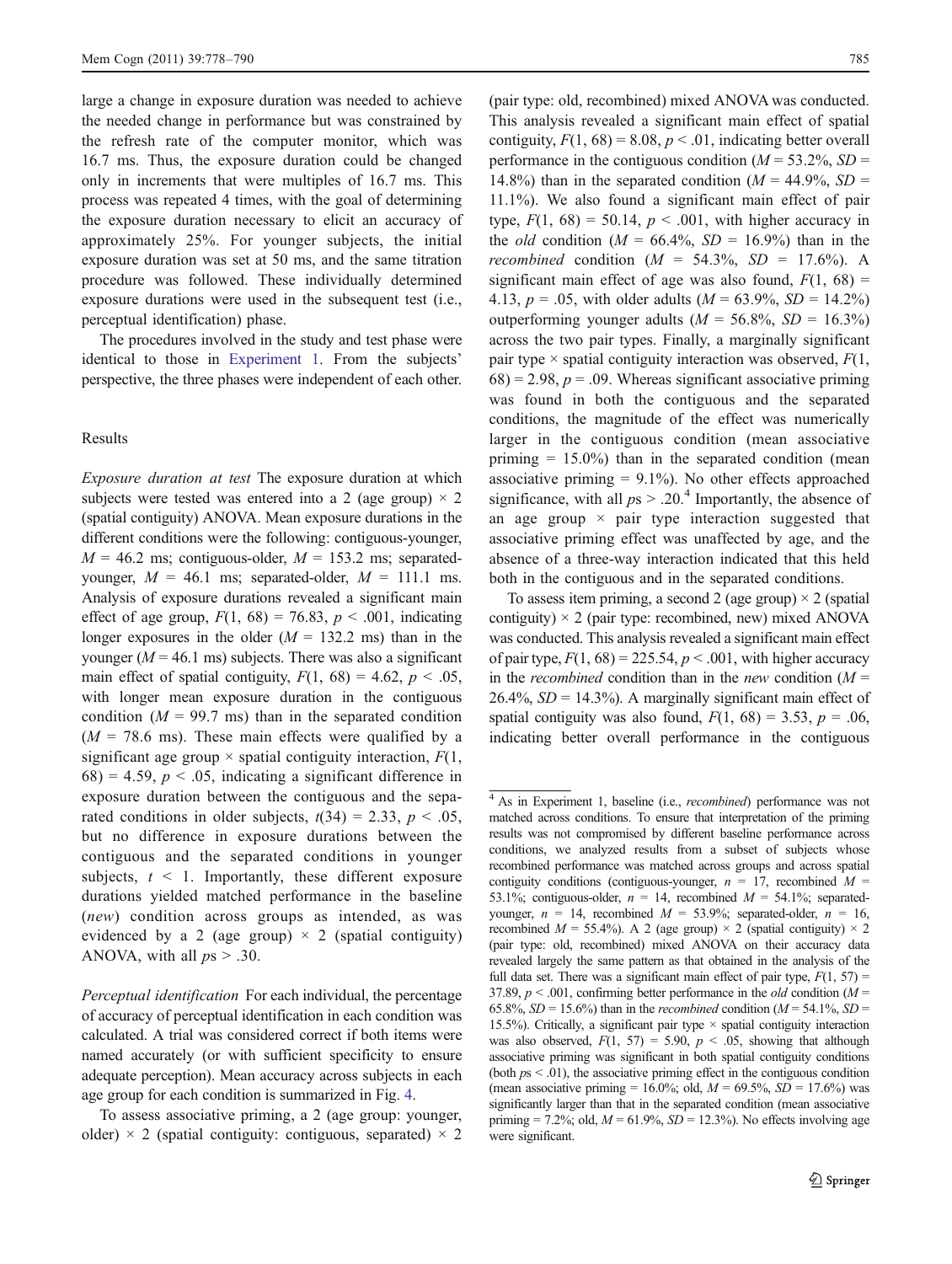<span id="page-8-0"></span>Fig. 4 Perceptual identification performance on old, recombined, and new trials in the contiguous and separated conditions for both age groups ([Experiment 2\)](#page-6-0)



condition ( $M = 40.3\%$ ,  $SD = 13.9\%$ ) than in the separated condition ( $M = 39.9\%$ ,  $SD = 11.3\%$ ). No other effects approached significance, with all  $ps > .15$ .<sup>5</sup>

## Discussion

In [Experiment 2](#page-6-0), we observed significant and comparable pictorial association priming in younger and older subjects, regardless of spatial contiguity. This finding contradicts the hypothesis that new association priming is spared in aging exclusively under conditions that promote perceptual unitization.

Data from the present experiment provide additional support for the notion that the observed associative effects are implicitly mediated. Because explicit memory is highly susceptible to aging (e.g., Naveh-Benjamin, [2000](#page-12-0)), the fact that associative priming is age invariant suggests that such priming in younger individuals is not inflated by explicit memory. In other words, if new association priming in pictures were mediated by explicit memory, we should have observed younger adults outperforming older adults.

Further evidence against the presence of explicit contamination comes from an examination of errors in the recombined condition (see also [Experiment 1,](#page-2-0) [Discussion](#page-5-0) section). As was described earlier, if individuals' performance were contaminated by explicit memory, we would expect to observe intrusions of the studied associates on incorrect recombined trials. Such errors, however, were very rare. In the contiguous condition, 6.2% of recombined errors made by younger subjects were intrusions (0.56 intrusion errors out of 9.0), and the corresponding percentage for older adults was 1.4% (0.11 intrusion errors out of 7.8). In the separated condition, 3.8% of recombined errors made by younger subjects were intrusions (0.39 intrusion errors out of 10.2), and the corresponding percentage for older adults was 5.3% (0.50 intrusion errors out of 9.4).

One issue that deserves consideration is the fact that exposure durations differed considerably across age groups. Such exposure differences are to be expected, given ageassociated visual slowing (Schaie, [1989](#page-12-0)), and are necessary in order to compare priming across groups at similar accuracy levels. As was intended, these exposure conditions yielded equivalent accuracy across groups in the baseline (new) condition, but performance differences remained in the recombined condition. Therefore, to ensure that accuracy differences in the recombined condition did not contribute to age-invariant associative priming, we also compared subgroups of younger and older subjects whose performance in the recombined condition was equivalent (see Footnote 4). In both sets of comparisons (i.e., entire data set and subset of data), the magnitude of new association priming did not differ in younger and older subjects, suggesting that the reinstatement of a newly established association facilitates perceptual identification to a similar extent in younger and older subjects.

The findings from [Experiment 2](#page-6-0) suggest that pictorial association priming is mediated by a system that is resilient to aging, and one candidate system is the perceptual representation system (PRS). The PRS refers to a collection of domain-specific processing systems that are dedicated to the processing of perceptual information in different domains, such as words, objects, and auditory information (Tulving & Schacter, [1990\)](#page-12-0). As Mitchell [\(1993\)](#page-12-0) suggested, the PRS is far less susceptible to the negative effects of aging than are other cognitive systems. Light et al. ([1995\)](#page-12-0),

 $\frac{5}{6}$  Because baseline (i.e., *new*) performance was not matched across the spatial contiguity conditions, we repeated the ANOVA on the basis of data from a matched subset of subjects (contiguous-younger,  $n = 16$ ; contiguous-older,  $n = 15$ ; separated-younger,  $n = 16$ ; separated older,  $n = 16$ ) and found only the main effect of pair type (recombined > new) to be significant,  $F(1, 59) = 191.53$ ,  $p < .001$ .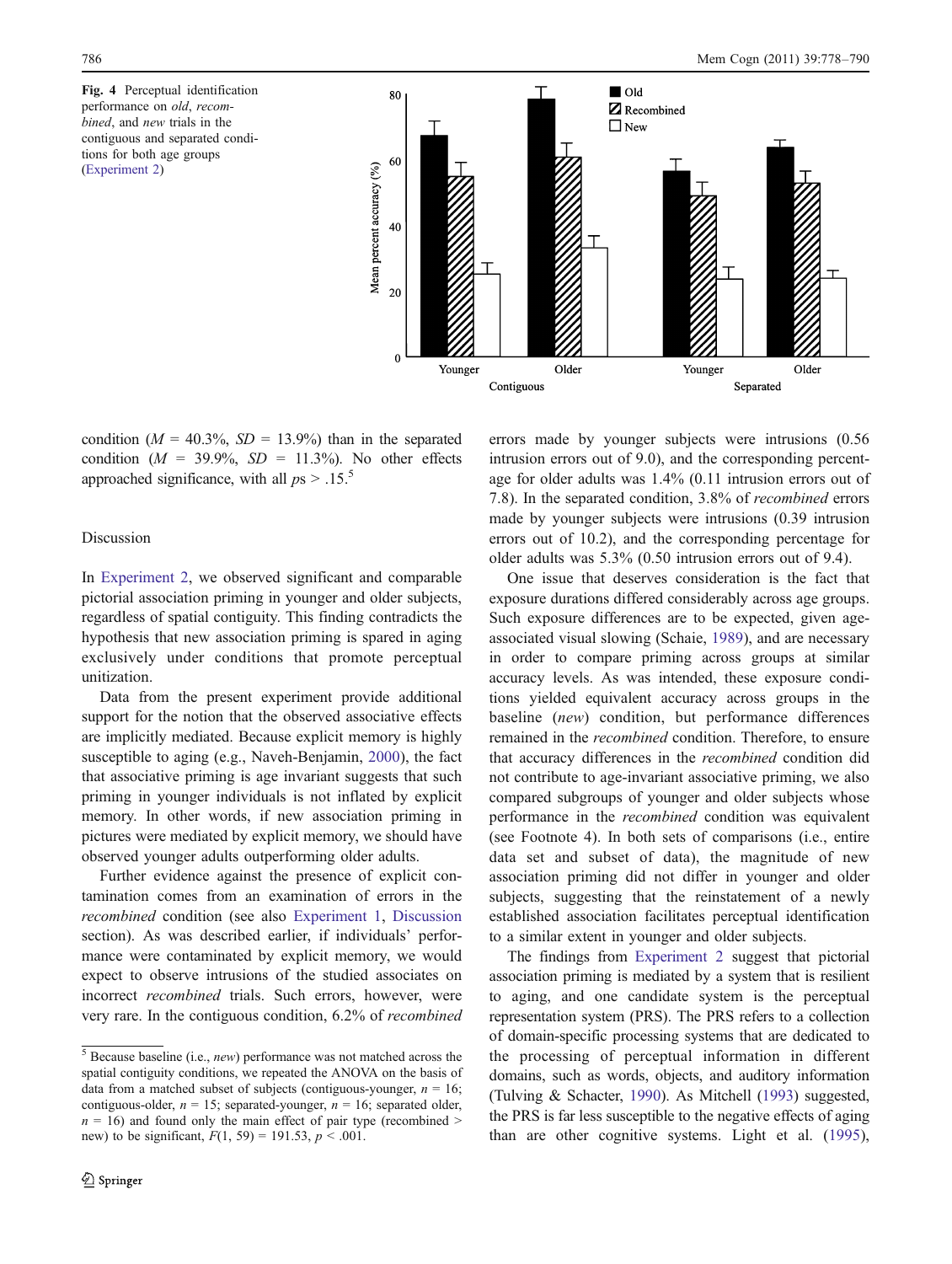<span id="page-9-0"></span>borrowing from Mandler [\(1980\)](#page-12-0), have suggested that new association priming in aging is supported by the activation of novel representations, formed by the integration of perceptual elements that are "newly juxtaposed." This process of integration may underlie the formation of new representations in the PRS. The extended exposure durations required for identification of briefly presented stimuli in older subjects suggest that access to perceptual representations may take longer with age. However, the facilitatory effect of prior study on access to these representations is comparable to that seen in younger subjects. In Experiment 3, we sought further evidence for the notion that novel association priming for picture pairs is mediated by the PRS.

# Experiment 3: effects of stimulus format change on novel association priming

The central findings from [Experiments 1](#page-2-0) and [2](#page-6-0) are that novel association priming extends to pictorial stimuli and that such priming is modulated by spatial contiguity, but not by aging. The observed facilitation may be mediated by the PRS, a modality-specific system that is resilient to aging effects. Previous studies have established that perceptually mediated priming is sensitive to perceptual manipulations between study and test (e.g., Srinivas & Roediger, [1990](#page-12-0); Thompson-Schill & Kan, [2001;](#page-12-0) Weldon, [1991\)](#page-12-0). To test the perceptual basis of the observed associative priming, we altered the stimulus presentation format between study and test. Specifically, stimuli were presented as word pairs to be read aloud during the study phase and as picture pairs to be named during the test phase. We included only a separated study condition, because spatially separated presentation of the pictures was sufficient to elicit associative priming in [Experiments 1](#page-2-0) and [2](#page-6-0) and the additional effect of spatial contiguity on associative priming was necessarily perceptual in nature. Thus, although the previous experiments revealed the role of perceptual unitization in pictorial association priming, they left unanswered the basic nature of the associative priming effect in the absence of perceptual unitization (i.e., in the spatially separate condition). If format change between study and test substantially reduces or eliminates priming, this would suggest a perceptual basis for associative priming, mediated by the PRS.

## Method

# Subjects

Twenty-three naïve college students were tested in the present experiment, in which the stimulus format was altered between study and test (i.e., changed-format condition). In order to compare their performance with that of the subjects in a same-format condition, data from 23 individuals who had participated in the separated condition in [Experiments 1](#page-2-0) and [2](#page-6-0) were included. In accordance with the procedures of the Institutional Review Board, all individuals provided informed consent prior to testing. Subjects were paid for their time, and they were tested individually.

Since variability in perceptual speed was expected to be low among younger adults, we utilized the same exposure duration (33 ms) for all the subjects at perceptual identification, as in [Experiment 1.](#page-2-0) Thus, we selected comparison subjects from [Experiments 1](#page-2-0) and [2](#page-6-0) who were tested at an exposure duration of 33 ms. In sum, 23 subjects from [Experiment 1](#page-2-0) ( $n = 18$ ) and [Experiment 2](#page-6-0) ( $n = 5$ ) who had participated in the separated condition were selected as comparison subjects, and 23 new subjects were tested in the present experiment.

#### Design and materials

The same stimuli were used as in the separated condition of [Experiments 1](#page-2-0) and [2](#page-6-0), but these stimuli were presented in the form of verbal labels in the study phase and as pictures in the test phase. Pair type (old, new, recombined) was manipulated within subjects.

## Procedure

As in [Experiment 1,](#page-2-0) each experimental session consisted of three phases: practice, study (word reading), and test (perceptual identification of pictures). From the subjects' perspective, the three parts were independent of each other. All the stimuli were presented using PsychLab stimulus presentation software on a Macintosh PowerBook computer. Each session lasted approximately 25 min.

Practice The practice phase was identical to that used in [Experiment 1](#page-2-0).

Study phase (word reading) Pairs of object names were presented in full view on the computer screen, one pair at a time, and subjects were asked to read the object names aloud. A total of 40 pairs of object names were presented, and each pair remained on the screen until a response was made.

Test phase (perceptual identification) The perceptual identification procedure was identical to that used in [Experiment 1](#page-2-0).

# Results

For each individual, the percentage of accuracy of perceptual identification in each condition was calculated. A trial was considered correct if both items were named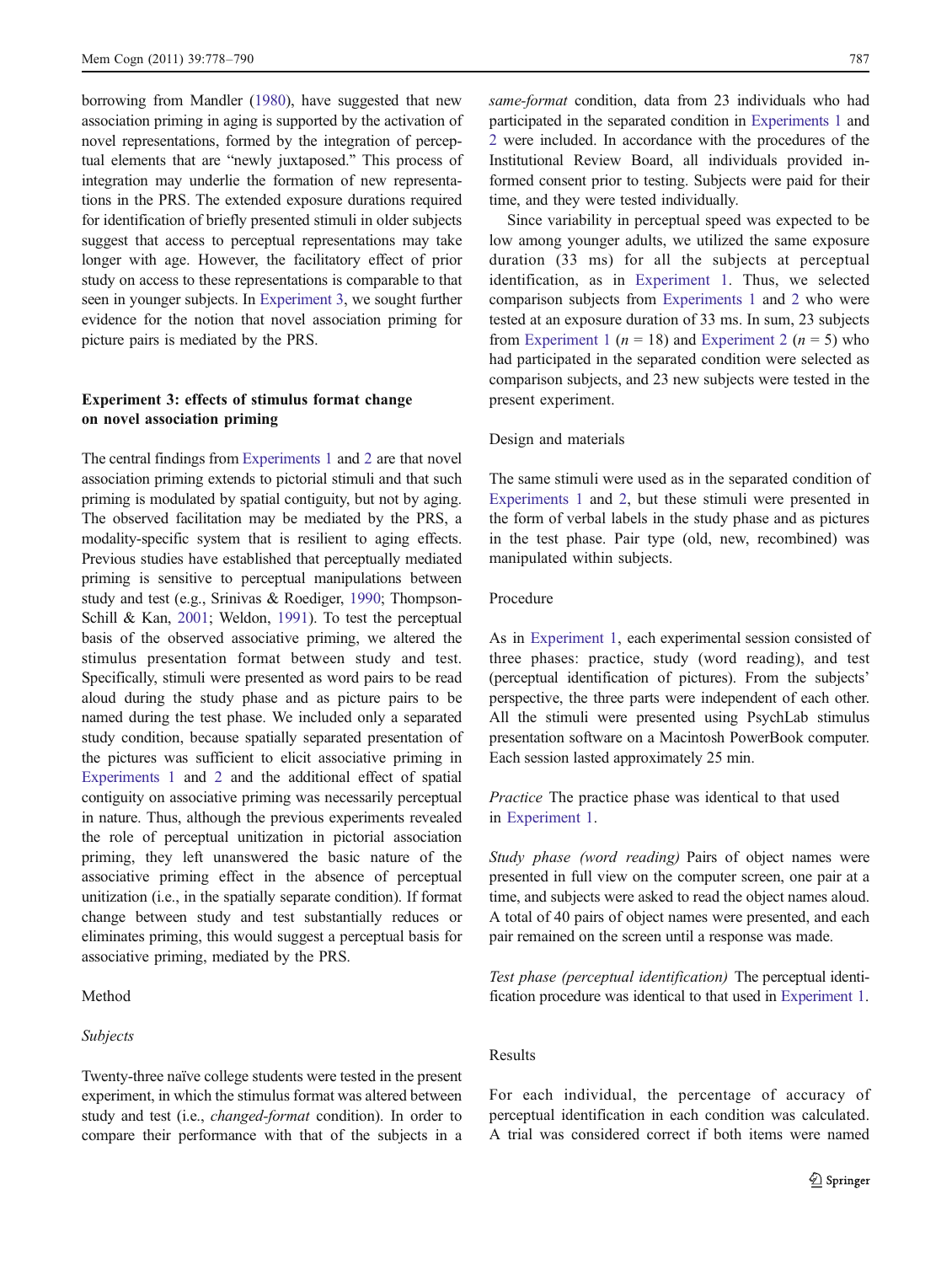accurately (or with sufficient specificity to ensure adequate perception).

On average, subjects in the changed-format condition performed similarly across the three conditions (old condition,  $M = 25.5\%$ ,  $SD = 12.1\%$ ; recombined condition,  $M =$ 23.9%,  $SD = 12.2\%$ ; new condition,  $M = 21.1\%$ ,  $SD =$ 12.9%), as confirmed by a one-way ANOVA on percentage of accuracy,  $F(2, 44) = 1.44$ ,  $p = .25$ . These data suggest that name reading does not promote pictorial associative (or item) priming.

To evaluate the effect of stimulus format change on associative priming and item priming, we compared performance in subjects from this experiment with that of a subset of subjects in the separated condition from [Experiments 1](#page-2-0) and [2](#page-6-0) (see Fig. 5).

We assessed the effects of format change on associative priming with a two-way mixed factorial ANOVA with pair type (old, recombined) as the within-subjects factor and studytest format (same, changed) as the between-subjects factor. There was a main effect of pair type,  $F(1, 44) = 8.44$ ,  $p < .01$ , indicating better performance in the *old* condition  $(M =$ 39.7%,  $SD = 19.7$ %, than in the *recombined* condition ( $M =$  $34.7\%$ ,  $SD = 17.9\%$ ). There was also a significant main effect of format,  $F(1, 44) = 43.48$ ,  $p < .001$ , revealing better overall performance in the same-format group ( $M = 49.6\%$ ,  $SD =$ 14.4%) than in the changed-format group ( $M = 20.9\%$ ,  $SD =$ 15.4%). Importantly, these effects were modified by a marginally significant interaction between pair type and format,  $F(1, 44) = 3.87$ ,  $p = .06$ , suggesting a larger associative priming effect in the same-format group (mean difference =  $8.4\%$ ,  $t(22) = 3.18$ ,  $p < .05$ ) than in the changedformat group (mean difference =  $1.6\%$ ,  $t(22)$  < 1).

To evaluate item priming, we conducted a two-way mixed factorial ANOVA with pair type (recombined, new) as the within-subjects factor and format (same, changed) as the



Fig. 5 Perceptual identification performance on old, recombined, and new trials in the same-format and changed-format conditions ([Experiment 3\)](#page-9-0)

between-subjects factor. This analysis revealed a significant main effect of pair type,  $F(1, 44) = 49.83$ ,  $p < .001$ , suggesting superior performance in the *recombined* condition than in the new condition ( $M = 21.9\%$ ,  $SD = 13.6\%$ ). The main effect of format was also significant (same format,  $M = 34.0\%$ ,  $SD =$ 14.1%; changed format,  $M = 22.5\%$ ,  $SD = 10.9\%$ ),  $F(1, 44) =$ 9.60,  $p < 0.01$ . Critically, a significant interaction between pair type and format was found,  $F(1, 44) = 30.29$ ,  $p < .001$ , revealing a significant item priming effect in the same-format group (mean difference = 22.8%),  $t(22) = 9.09$ ,  $p < .001$ , and a nonsignificant item priming effect in the changed-format group (mean difference = 2.8%),  $t(22) = 1.1$ ,  $p = .29$ .

## Discussion

In [Experiment 3](#page-9-0), we found that a format change between study and test eliminated associative priming, consistent with the notion that the associative priming effects observed in [Experiments 1](#page-2-0) and [2](#page-6-0) were mediated by a perceptual representation system. Although item priming was not the focus of the present study, the lack of item priming in the changed-format condition suggests that the item priming observed in [Experiments 1](#page-2-0) and [2](#page-6-0) was also likely to have been mediated perceptually, consistent with a large body of evidence on item priming in the perceptual identification task (for a review, see Roediger & McDermott, [1993](#page-12-0)).

Data from this experiment also speak to the issue of explicit contamination. If associative priming for pictures were driven by explicit memory, format change between study and test should exert little impact on the observed priming effect (Curran & Schacter, [1996](#page-11-0)). Our finding of associative priming being eliminated as a result of format change is consistent with the idea that associative priming is supported by implicit memory (Graf & Schacter, [1989\)](#page-11-0).

#### General discussion

The present findings broaden our understanding of implicit memory for novel associations in several ways. First, our findings of reliable associative priming in the pictorial domain indicate that it is possible to obtain associative priming under conditions that do not entail the creation of a new emergent conceptual representation. Second, we demonstrate that such priming is not dependent on spatial contiguity between the component pictures, arguing that perceptual unitization is not a necessary condition for novel pictorial association priming. Nevertheless, priming is enhanced by conditions that promote perceptual unitization. Third, to our knowledge, our study provides the first example of significant associative priming for pictures in older adults and demonstrates that the magnitude of priming is similar to that obtained in younger subjects, regardless of spatial contiguity. The latter finding argues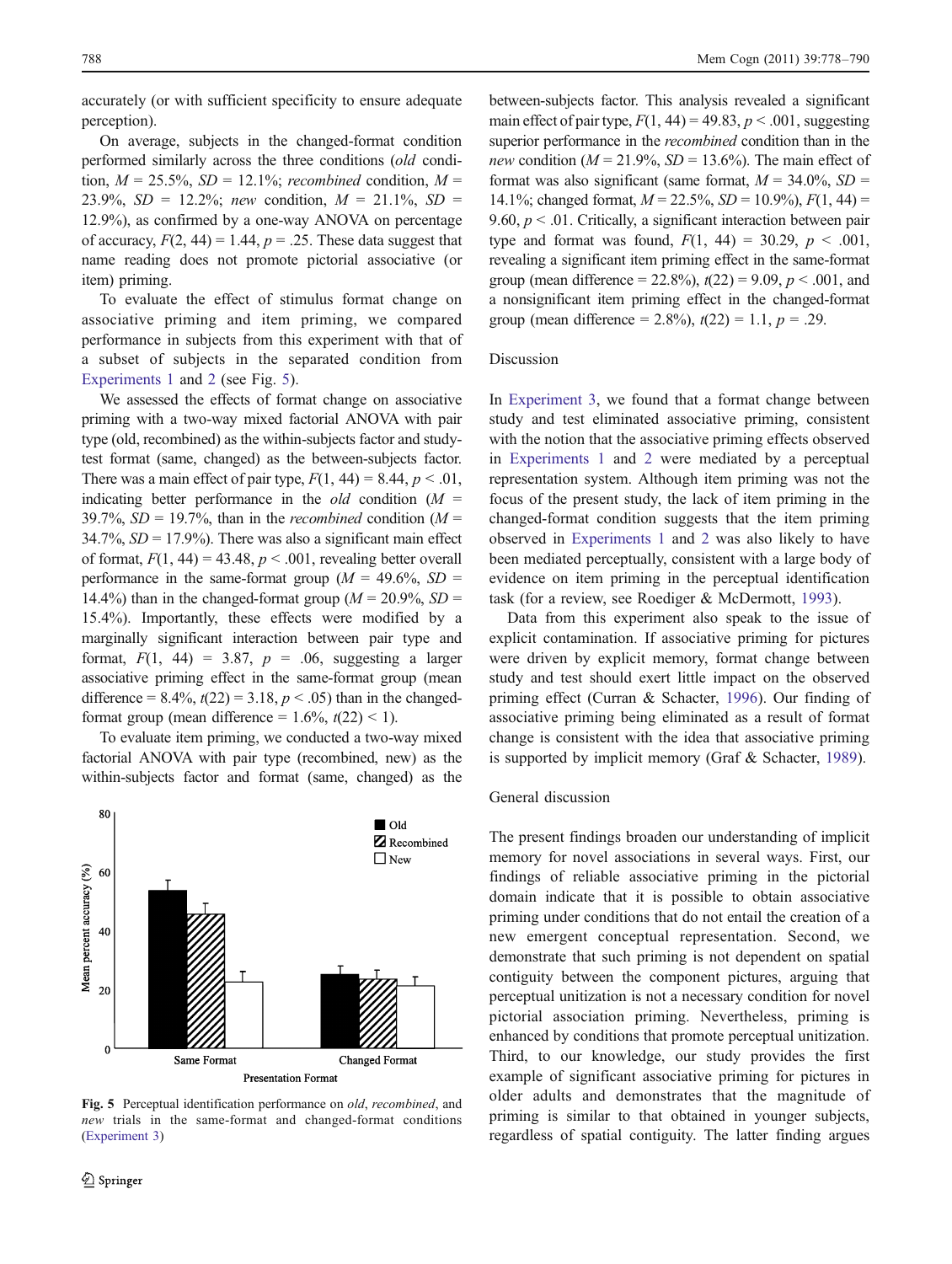<span id="page-11-0"></span>against the notion that intact associative priming in aging is limited to conditions that foster unitization.

In addition to further delineating the conditions under which novel association priming emerges, our data also inform our understanding of the mechanisms that underlie implicit memory for novel associations in aging. Consistent with the idea that priming for novel pictorial associations is perceptually mediated, we found in [Experiment 3](#page-9-0) that format change between study and test disrupted such priming. Light et al. [\(1995](#page-12-0)) have suggested that new association priming in aging may reflect the formation of novel perceptual representations that integrate disparate perceptual elements. The PRS is a likely system to support such representations. Mitchell [\(1993\)](#page-12-0) suggested that the PRS is "hard-wired from the start and [is] very hardy in surviving the effects of aging" (p. 173). Our results add to a growing literature suggesting that implicit memory is immune to the negative effects of aging (for reviews, see Light et al., [2000;](#page-12-0) Mitchell, [1993](#page-12-0); Mitchell & Bruss, [2003](#page-12-0); Parkin, [1993\)](#page-12-0).

The finding of significant associative priming in the separated condition suggests that the formation of novel representations in the PRS is not dependent on spatial contiguity but, rather, can be supported by simultaneous presentation of two stimuli, even when they are separated in space. We postulate that spatial contiguity promotes perceptual unitization of the component stimuli (Treisman et al., [1983\)](#page-12-0), but it is possible that even the separated condition may have permitted some degree of perceptual unitization, since the two objects were photographed against a uniform background. We conducted a follow-up experiment in which a 1-in.-wide white space was introduced between the two objects in an object pair, such that the two objects were no longer against a continuous background. In a group of naïve younger subjects  $(n = 18)$ , we found significant associative priming in this different-background condition (old,  $M =$ 64.4%,  $SD = 16.1\%$ ; recombined,  $M = 53.2\%$ ,  $SD =$ 13.5%),  $t(17) = 2.77$ ,  $p = .01$ . Critically, the magnitude of associative priming did not differ between the two separated conditions (comparison data for the same background separated condition were drawn from [Exper](#page-6-0)[iment 2](#page-6-0)),  $F(1, 34)$  < 1. These data suggest that perceptual unitization, promoted either by spatial contiguity of objects or by continuity of background, is not necessary for associative priming.

In sum, our findings provide evidence that implicit memory for novel associations can occur in the absence of an emergent conceptual representation. Novel pictorial association priming is enhanced by, but does not require, the establishment of a perceptually unitized representation, and such priming is age invariant. The demonstration that implicit memory can support the establishment of novel

associations between pictures extends the boundaries of implicit memory. Additionally, our findings shed light on the conditions under which new association priming is intact in aging.

## References

- Ceraso, J. (1985). Unit formation in perception and memory. In G. H. Bower (Ed.), The psychology of learning and motivation, vol 19 (pp. 179–210). Orlando: Academic Press.
- Chun, M. M., & Phelps, E. A. (1999). Memory deficits for implicit contextual information in amnesic subjects with hippocampal damage. Nature Neuroscience, 2, 844–847.
- Curran, T., & Schacter, D. L. (1996). Implicit memory and perceptual brain mechanisms. In D. Hermann, C. L. McEvoy, C. Hertzog, P. Hertel, & M. K. Johnson (Eds.), Basic and applied memory research: Theory in context, vol 1 (pp. 221-240). Mahwah: Erlbaum.
- Dean, M. P., & Young, A. W. (1996). An item-specific locus of repetition priming. Quarterly Journal of Experimental Psychology, 49A, 269–294.
- Ebbinghaus, H. (1885). Memory: A contribution to experimental psychology (H. A. Ruger & C. E. Bussenues, Trans.). New York: Columbia University, Teachers College.
- Fleischman, D. A., & Gabrieli, J. D. E. (1998). Repetition priming in normal aging and Alzheimer's disease: a review of findings and theories. Psychology and Aging, 13, 88-119.
- Gabrieli, J. D. E., Keane, M. M., Zarella, M. M., & Poldrack, R. A. (1997). Preservation of implicit memory for new associations in global amnesia. Psychological Science, 8, 326–329.
- Goshen-Gottstein, Y., & Moscovitch, M. (1995). Repetition priming effects for newly formed associations are perceptually based: evidence from shallow encoding and format specificity. Journal of Experimental Psychology. Learning, Memory, and Cognition, 21, 1249–1262.
- Goshen-Gottstein, Y., Moscovitch, M., & Melo, B. (2000). Intact implicit memory for newly formed verbal associations in amnesic patients following single study trials. Neuropsychology, 14, 570– 578.
- Graf, P., & Schacter, D. L. (1985). Implicit and explicit memory for new associations in normal and amnesic subjects. Journal of Experimental Psychology. Learning, Memory, and Cognition, 11, 501–518.
- Graf, P., & Schacter, D. L. (1989). Unitization and grouping mediate dissociations in memory for new associations. Journal of Experimental Psychology. Learning, Memory, and Cognition, 15, 930–940.
- Howard, D. V., Heisey, J. G., & Shaw, R. J. (1986). Aging and the priming of newly learned associations. Developmental Psychology, 22, 78–85.
- Howard, D. V., Fry, A. F., & Brune, C. M. (1991). Aging and memory for new associations: direct versus indirect measures. Journal of Experimental Psychology. Learning, Memory, and Cognition, 17, 779–792.
- Keane, M. M., & Verfaellie, M. (2003). Amnesia: Cognitive neuropsychological issues. In T. E. Feinberg & M. J. Farah (Eds.), Behavioral neurology and neuropsychology (2nd ed., pp. 445–456). New York: McGraw-Hill.
- Keane, M. M., Gabrieli, J. D. E., Noland, J. S., & McNealy, S. I. (1995). Normal perceptual priming of orthographically illegal nonwords in amnesia. Journal of the International Neuropsychological Society, 1, 425–433.
- La Voie, D., & Light, L. L. (1994). Adult age differences in repetition priming: a meta-analysis. Psychology and Aging, 9, 539–553.